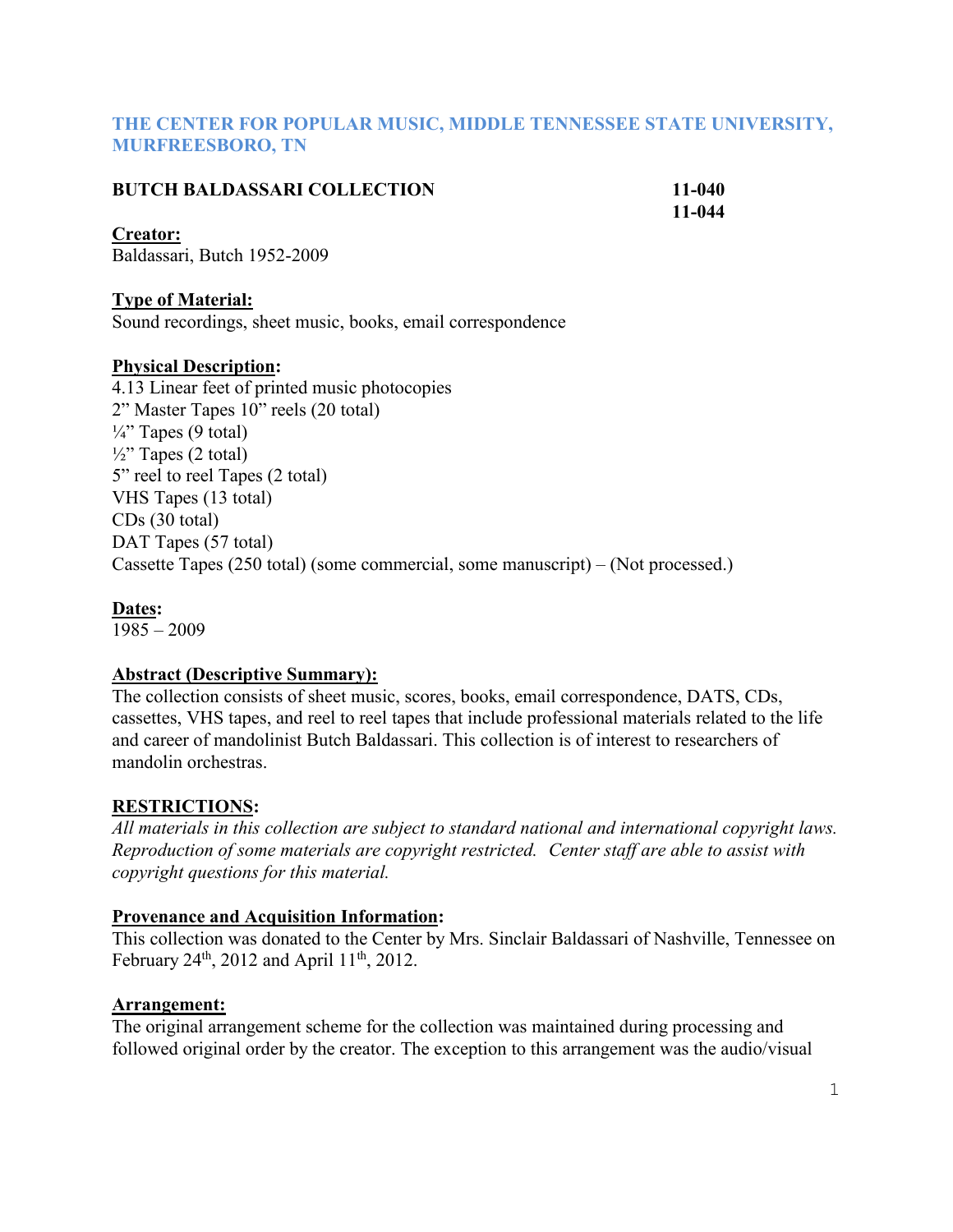materials, which in the absence of any original order, are organized by format.

#### **Subjects/Index Terms:**

Baldassari, Butch 1952-2009 Nashville Mandolin Ensemble Mandolin Orchestra Mandolinist

# **Agency History/biographical sketch:**

Paul Wadey Jerome "Butch" Baldassari was born December 11, 1952 in Scranton, Pennsylvania. Baldassari was inspired to play the mandolin after seeing Andy Statman and Barry Mitterhoff play at the Philadelphia Folk Festival in 1972. He moved to Nashville in 1989 to pursue a career in music. His mandolin playing can be heard on recordings by artists such as Alison Krauss and the Nashville Bluegrass Band. He was a member of the bands Weary Hearts, Lonesome Standard Time, and The Grass is Greener.

After attending the convention of The Classical Mandolin Society of America in 1990, he became interested in the repertoire and history of mandolin orchestras. When he returned to Nashville, he founded the Nashville Mandolin Ensemble. The ensemble consisted of mandolins, mandola, mandocello, guitar, and bass.

Baldassari had his own record company, SoundArt Recordings, which released dozens of his projects. A musician of eclectic tastes, Baldassari's recordings include jazz, classical, bluegrass, and Christmas music. He was also a well-loved professor at Blair School of Music at Vanderbilt University. Baldassari died on January  $10<sup>th</sup>$ ,  $2009$  in Nashville, Tennessee.

# **Scope and content:**

This collection consists of materials used by Butch Baldassari in his many musical performances, recordings, and other musical endeavors. Paper materials consist of four linear feet of sheet music, scores, individual parts, and holographic music related to mandolins and mandolin orchestras (mandola, mandocello, guitar, and bass music). A box and folder list of titles follows.

The collection also includes commercial and manuscript audio and video materials performed by or produced by Butch Baldassari. A variety of original audio formats include 2" master tapes, reel to reel tapes, CDs, DAT tapes, and cassette tapes. A few VHS tapes also comprise the collection. Most are recorded original and unedited elements intended for production. Manuscript audio recordings are master tapes, rough cuts mixes, demos, single cuts, and safety duplicates. Commercial recordings are demos, lessons, and a few artist CDs. VHS tapes are album mixes, duets, and performances by Butch Baldassari, sometimes with other musicians. An itemized list of the audio and video materials is available, with the exception of the 250 cassette tapes, which are not processed.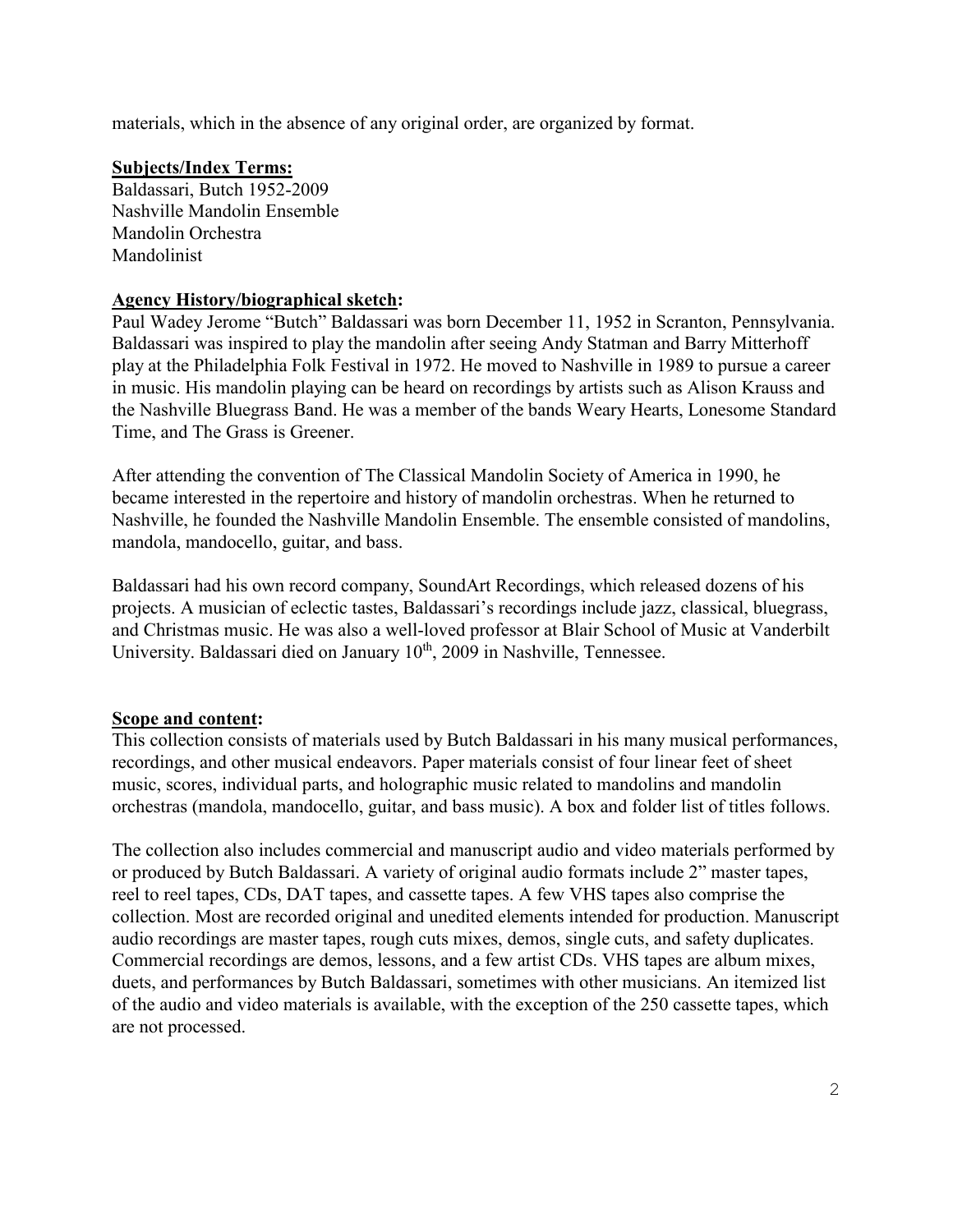# **Location:**

All materials are located in the collections storage area filed by accession number.

# **Related Materials:**

The Center holds many materials and sound recordings pertaining to the mandolin, which are searchable through either the in-house catalogs or in Middle Tennessee State University's Walker Library catalog. The Dale Cockrell Collection (13-064) contains similar materials pertaining to the production of *Happy Land: Musical Tributes to Laura Ingalls Wilder*, which was coproduced by Bruce Baldassari and Dale Cockrell.

# **Materials Cataloged Separately:**

Published sheet music: "La Forza Del Destino" by Verdi, arranged by F. Pignoloni for 2 mandolins & guitar

Serial: The Musical Tempo April 1<sup>st</sup>, 1903, Vol. 9, No. 2 Books:

- 1. *The Songwriter's Guide to Collaboration* by Walter Carter
- 2. *Folk and Traditional Music of the Western Continents* by Bruno Nettl
- 3. *An Introduction to the Eighteenth Century Repertoire of the Neapolitan Mandoline* by Paul Sparks
- 4. *Elementary Harmony* by Robert W. Ottman

# **Collection Contents:**

# **Box # Folder # Description**

**Box 1** First Section not in folder:

Various parts for Concerto in D Major by Antonio Vivaldi 1<sup>st</sup> mandolin part for Hippodrome Galop by WM. Foden

Polka Studio by G. Silvestri

2<sup>nd</sup> mandolin part for Columbus March by Giuseppe Pettine

Folder #1: "Italian"

Not in folder: Music for Dunque io son from Il Barbiere di Siviglia, Figaro and Rosina By Gioacchino Rossini

Folder #2: "Tra Veglia e Sonno"

Folder #3: "Italian Songs"

Folder #4: "Gino Di Rosa"

Folder #5: "Vicari"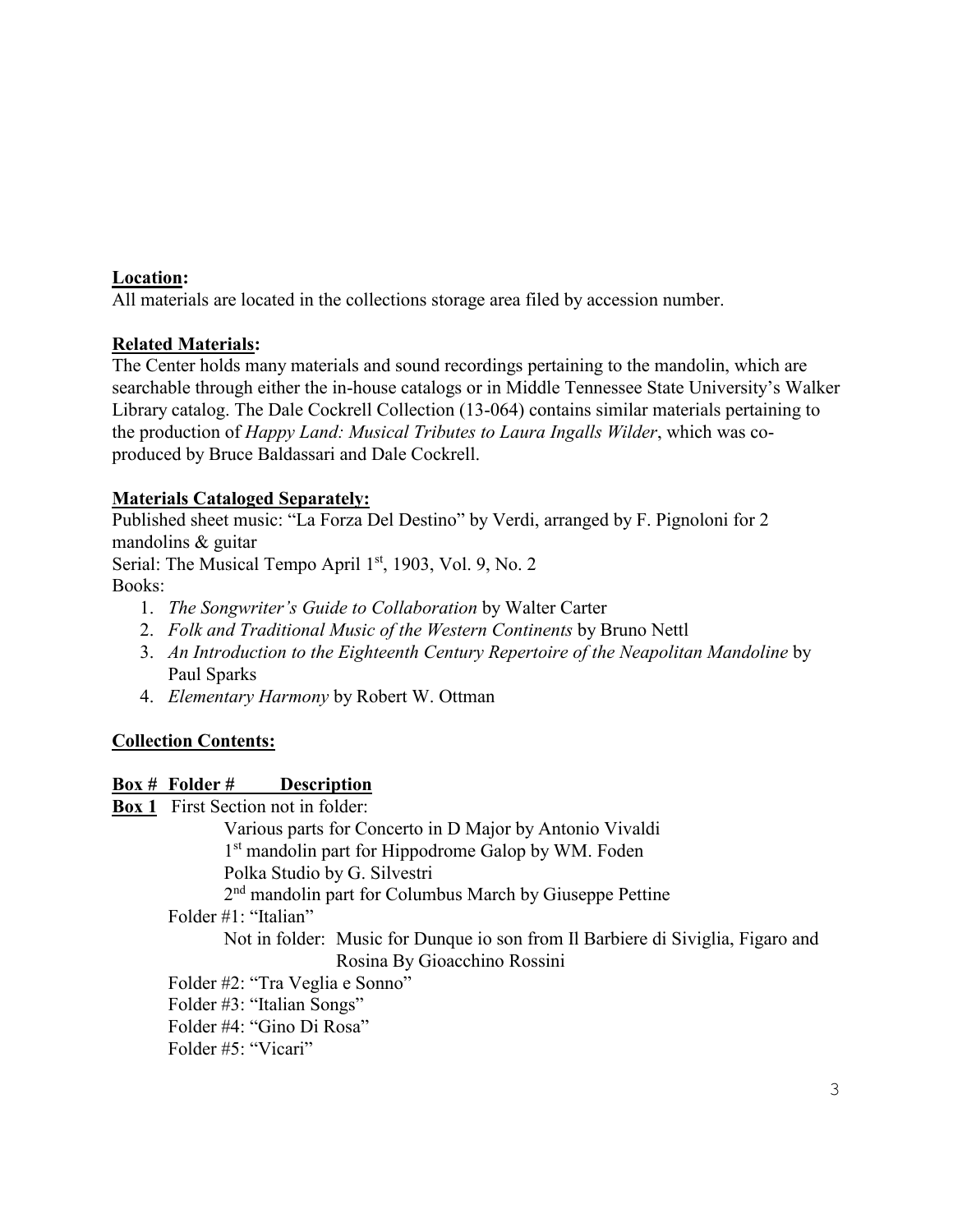Folder #6: "Piscatore & Pusilleco"

Not in folder: Various music, mostly mandola parts, some guitar and chord charts Folder #7: "The Prayer"

Not in folder: Music for a Waltz. Music for Tra Veglia e Sonno. Hand written notes Butch wrote for that looks related to Captain Corelli's mandolin. (Put these in a legal folder)

Folder #8: "Santa Lucia"

Folder #9: "Toselli –Serenade" (on front part of the folder: "M1, M2, Dola,

GTR/BASS")(Note from Karen: This translates to Mandolin 1, Mandolin 2, Mandola, Guitar/Bass)

Folder #10: "Arrivederci Roma"

Folder #11: "Italian Opera"

Folder #12: "Aida – 4-tet"

Folder #13: "Marinariello" (on the front part of the folder: "Full Arr<sup>\*\*6</sup> voices)

Folder #14: "Santa Lucia – K. Wolki" (on the front part of the folder: "M1/M2-

3/Dola/Cello/GTR/Bass") (Note from Karen: Translates to Mandolin 1, Mandolin 2-3, Mandola, Mandocello, Guitar, Bass)

Folder #15: "Anema E Core"

Folder #16: "Summertime in Venice" (on the front part of the folder: "Full Arr.")

- Folder #17: "Mala Femmena"
- Folder #18: "Roman Gtr MO"
- Folder #19: "Vieni Sul Mare" (on the front part of the folder: "M1-M2-Dola-MC-Bass")
- Folder #20: "Italian"

Not in Folder: Music for Musette by Bach and some hand written notes from Butch on arrangement

- Folder #21: "Bach "Little" Fugue in G minor"
- Folder #22: "Bach-2 part TLC"
- Folder #23: "Bach-Air"
- Folder #24: "Bach"
- Folder #25: "ITAL MA Duets" (on the front part of the folder: "Duetto Italiano")

Folder #26: "Bach- 3pt"

Not in Folder:

Dance of the White Rats – mandolin,  $2<sup>nd</sup>$  mandolin, guitar parts Melody in  $F$  – mandolin,  $2<sup>nd</sup>$  mandolin, guitar parts The Flower of the Flock – mandolin and guitar parts The Century March – mandolin,  $2<sup>nd</sup>$  mandolin, guitar parts Under the Stars and Stripes – mandolin, 2<sup>nd</sup> mandolin, guitar parts Song of the Voyager – mandolin, clarinet  $\&$  piano parts Che Ridere!!! – mandolin,  $2<sup>nd</sup>$  mandolin parts Concert Waltz, "Luella" – mandolin,  $2<sup>nd</sup>$  mandolin, guitar parts Bandanna Dance – mandolin,  $2<sup>nd</sup>$  mandolin, guitar parts

Quartetto Originale Score – mandolin, 2nd mandolin, mandola, mandocello Mazurka-Concerto – mandolin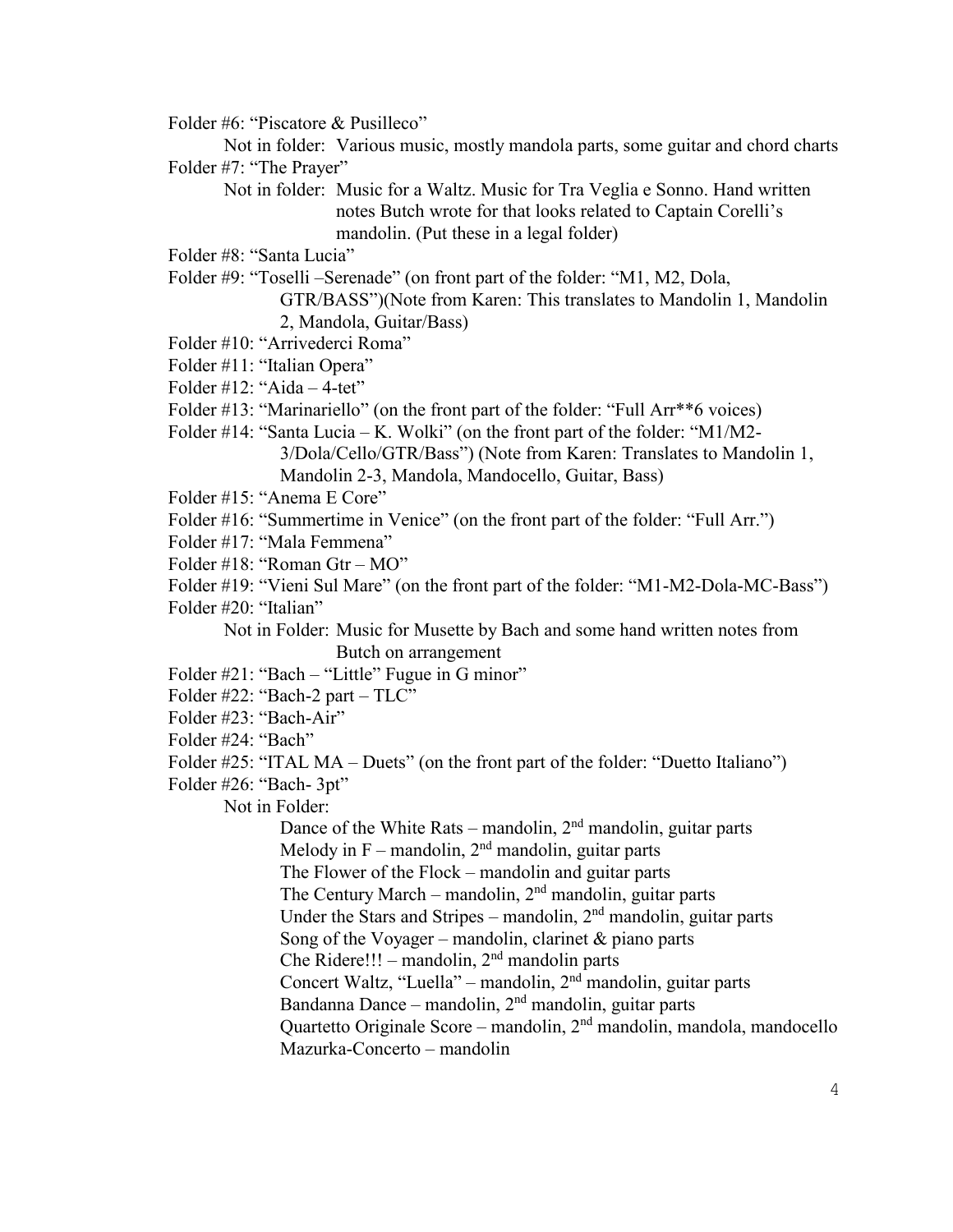"Old French" lead sheet

El Grillo – lead sheet in tablature and standard notation

A Puerto Rican tune – lead sheet in tablature and standard notation

El Grillo- High Harmony- in tablature and standard notation

Jesusito en Chihuahua lead sheet

Swingin – Harm – standard notation

Swinging on a Gate lead sheet (It looks like Butch wrote in the harmony noted in the previous sheet of music

Glazunov Am op 82 (This is paper-clipped with some hand-written notes from Butch. It looks like notes about different Bill Monroe tunes, a couple of phone numbers, etc.)

Three Songs After Thomas Campion – mezzo-soprano and mandolin Berceuse De Jocelyn – mandolin, mandolin & piano

- Folder #27: "Munier-MSC"
	- (In green hanging folder labelled "Quartets":)
- Folder #28: "Calace- 4-Tet" (on front: "2 MA/Dola, MC, Romanza S.P.")
- Folder #29: "Munier Quarter OP. 76"
- Folder #30: "Debussy Le Fille 4-Tet" (on front: "2 MA, Dola, MC")
- Folder  $\#31$ : "Rainieri QT" (on the front:" M1, M2, Dola, Gtr")
- Folder #32: "Reflexions" (on the front: "2MA, Dola, gtr or MC")
- Folder #33 (insider Folder #34): "Reflection Quartet C. Heinlein"
- Folder #34: "Reflection PD." (on the front: "4MA or 2MA/Dola, MC")
- Folder #35: "Place Quartet" (on the front: "2MA, Dola, MC") Ends hanging folder.
- Folder #36: "Siegel Trios"
- Folder #37: "Trios J. Garber"
- Folder #38: "Solo Mandolin"
- Folder #39: "Finney Collection Solo" (on the front: "Solo Finney Collection, ex-Austin, TX – 1999")
- Folder #40: "Sauli Solo"
- Folder #41: "Panorama Tim Ware"

Not in folder: Speravo di trovari qui from La Boheme, Mimi and Marcello by Puccini

- Vivaldi in C
- Several fiddle tunes including Salty Dog Blues, has sticky note that says "Fiddle tunes Matt"
- Folder #42: "Teaching Materials, Technique + Repertoire"
	- Not in folder: A couple of pages from The Mandocrucian's Digest, April 1988
- Folder #43: "Old-Time Tunes" (on the front "Tunes")
- Folder #44: "Fiddle Tunes" (on the front "Not Recorded")
- Folder #45: Black folder with teaching materials. Has pink sticky note that says "Teaching, Gene/Matt" on the front
- Folder #46: "Cross Tuning"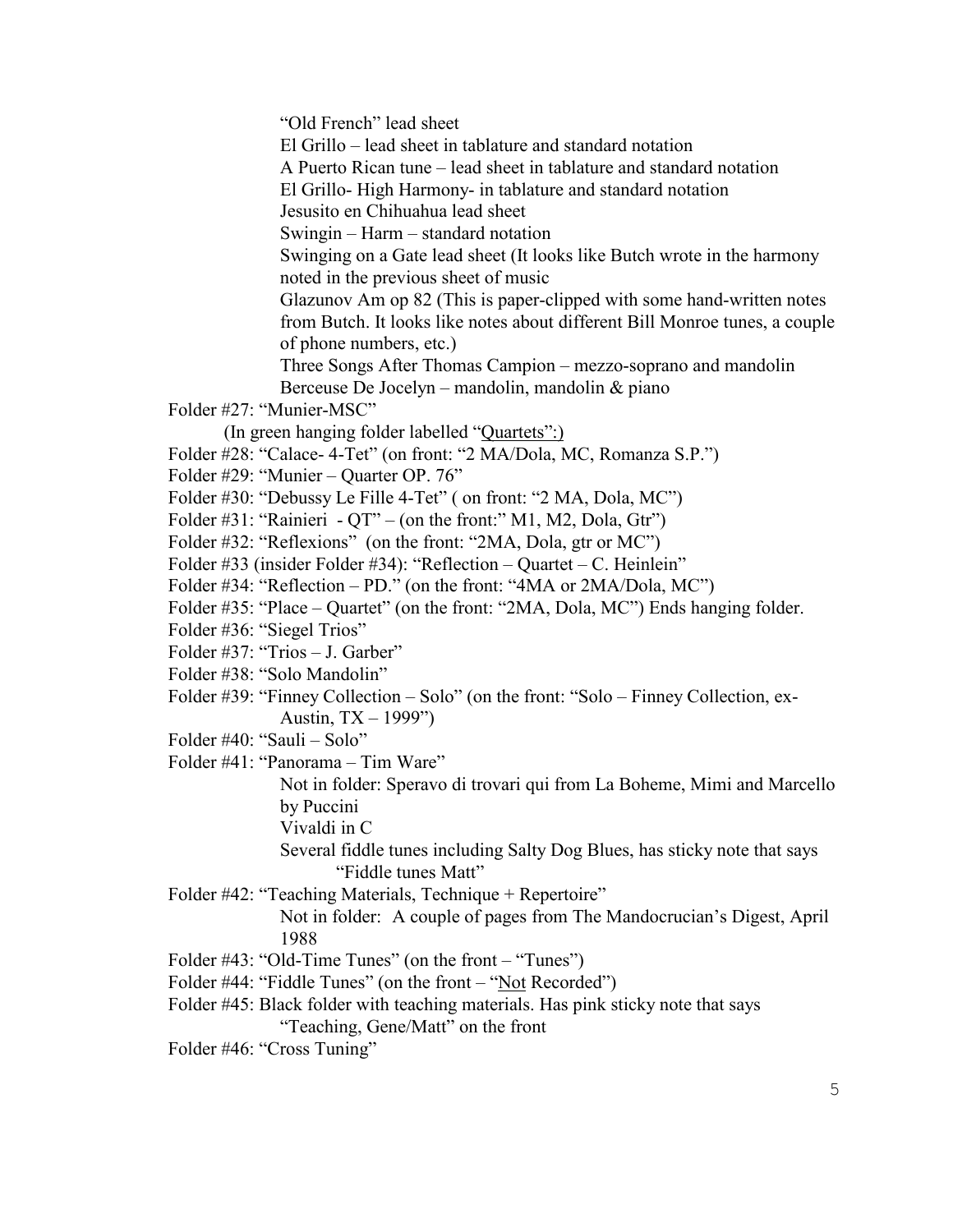Folder #47: "Mandolin W-Shop Book" (on the front – "Mandolin Workshop Book," "BG Stomp (or stomp written for book)", "Pull-ups on Going Back to Old KY"

#### **Box # Folder # Description**

#### **Box 2**

- Folder #1: "A Night in Venice" (on the front "Full Arr.")
- Folder #2: "American Folk Fantasy"
- Folder #3: "Andalucia Suite" (on the front "(Lecuona)")
- Folder #4: "Brazillera (Andrini)"
- Folder #5: "Angel's Serenade /BRHgH" (on the front "2matgtr, Arr R.F. Hildreth")
- Folder #6: "Alborada" (on the front "arr. Paparello")
- Folder #7: "Ahora Seremos Felices"
- Folder #8: "Ancient Airs Respighi"
- Folder #9: "Neopolitan Serenade Arensky/Firstman"
- Folder #10: "Ashokan Farewell"
- Folder #10: "Il Baccio –" (on the front "Full No Bass")
- Folder #11: "Ouverture" (on the front "Sat May  $21<sup>st</sup>$  daytime Trisha Yearwoods wedding")
- Folder #12: "Au Moulin W.K. Bauer"
- Folder #13: "Baldassare Sonata in F"
- Folder #14: "BB + J.C. Music" (on the front "BB/J.C.")
- Folder #15: "BB New CH Music" (on the front "BB/New Chamber Music")
- Folder  $#16$ : "Bg Solos etc."
- Folder #17: "Baker Fred's Transcriptions"
- Folder #18: "Barber Adagio"
- Folder #19: "Bartok Folk Dances"
- Folder #20: "Beethoven Adagio"
- Folder #21: "Beethoven Romance"
- Folder #22: "Sonatina Beethoven" (on the front "Sonatina Beethoven")
- Folder #23: "Blueberry Hill"
- Folder #24: "Bowlby, Tim"
- Folder #25: "Playful Pizz/Britten"
- Folder #26: "Jethro Burns arrangments"
- Folder #27: "Calace NME"
- Folder #28: "Canyon Moonrise"
- Folder #29: "Calace Moto Perpetuo"
- Folder #30: "California Dreamin"
- Folder #31: "Canzonetta con Variazioni"
- Folder #32: "Carlini arrangements"
- Folder #33: "Jugend Traume, Dreams of Childhood (Waldteufel/Carpenter)"
- Folder #34: "Down by the Riverside arr. Carter"
- Folder #35: "How Great Thou Art arr. Carter"
- Folder #36: "Cecere"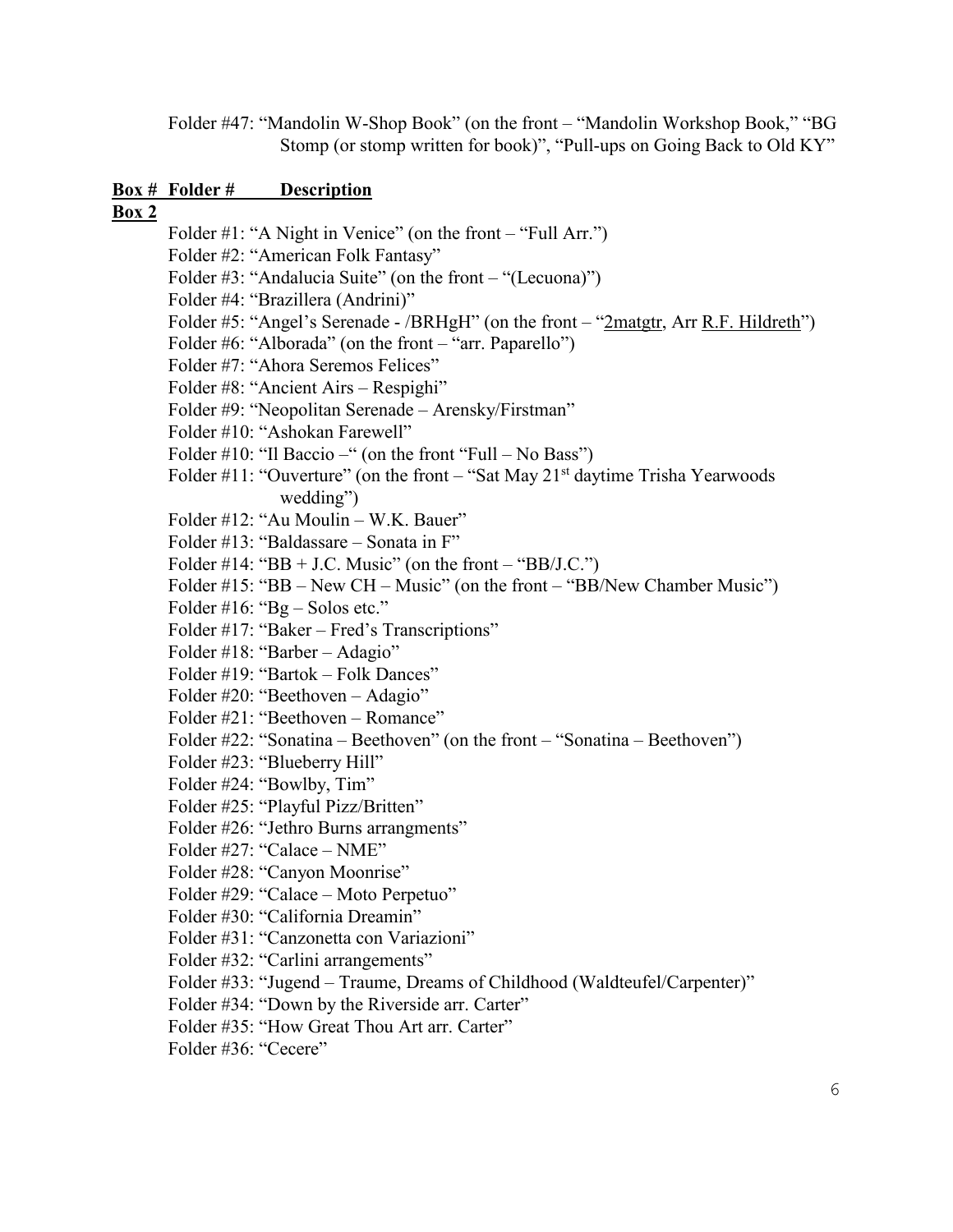- Folder #37: "Chanson Boheme" (on the front "Full Orch.")
- Folder #38: "Chopin/Raindrops Prelude"
- Folder #39: "Classical MA"
- Folder #40: "Collins, To DD"
- Folder #41: "Colonial" (on the front "For Butch, Guitar Parts (Extras)")
- Folder #42: "Copland Hoedown"
- Folder #43: "Croatian"
- Folder #44: "Dazed & Confused"
- Folder #45: "Silver Ripples Polka, Warren Dean"
- Folder #46: "DeBussy Reverie"
- Folder #47: "Mandolin DeBussy"
- Folder #48: "De Filippis, "Venezuelan Dance""
- Folder #49: "Reinhardt, Django"
- Folder #50: "Dolores Waltz"
- Folder #51: "Double Eagle" (on the front "Full Arr + MA-Trio")
- Folder #52: "Dreamsville"
- Folder #53: "Dreams of The Night (Hungarian Waltz)" (on the front: "OK-12/95, Full  $Arr$ .")
- Folder #54: "Enchanted Naples" (on the front: "1, 2,  $Dola g$ ")
- Folder #55: "La Mandolinata Ferrer"
- Folder #56: "Fleur De Boheme" (on the front Full Arr)
- Folder #57: "Stephen Foster"
- Folder  $#58$ : "Lullaby H. Frye" (on the front "No Bass Cello Treb Cleff")
- Folder #59: "Funeral March"
- Folder #60: "Gallantry"
- Folder #61: "Massimo Gatti"
- Folder #62: "Georgia Camp Meeting" (on the front "MO/Arr.)
- Folder #63: "Gervasio, Giovanni, Drei Duos"
- Folder #64: "3 Rags N. Gladd" (on the front "3 Rags Gladd". This is written twice.)
- Folder #65: "Goodin/11/99" (on the front "Goodin, John Goodin Trio + Fid Tunes")
- Folder #66: "Grant's Corner"
- Folder #67: "Milagro Grusin"
- Folder #68: "Ricochet Grisman" (on the front "Ricochet")
- Folder #69: "Handel H-pipe"
- Folder #70: "Hartford Tunes"
- Folder #71: "Hot Canary"
- Folder #72: "Hummel msc."
- Folder #73: "Italian Opera Trios" (on the front "m1, m2 + gtr")
- Folder #74: "A Live Wire" (on the front "Jason Johnstone/arr. H.F. Odell")
- Folder #75: "Japanese Songs" (on the front "JAP/Songs/Behrend")
- Folder #76: "Je Crois Entendie Encore"
- Folder #77: "Jeunesse" (on the front "Select-O-Hits")
- Folder #78: "Austria, W. Kretschmar"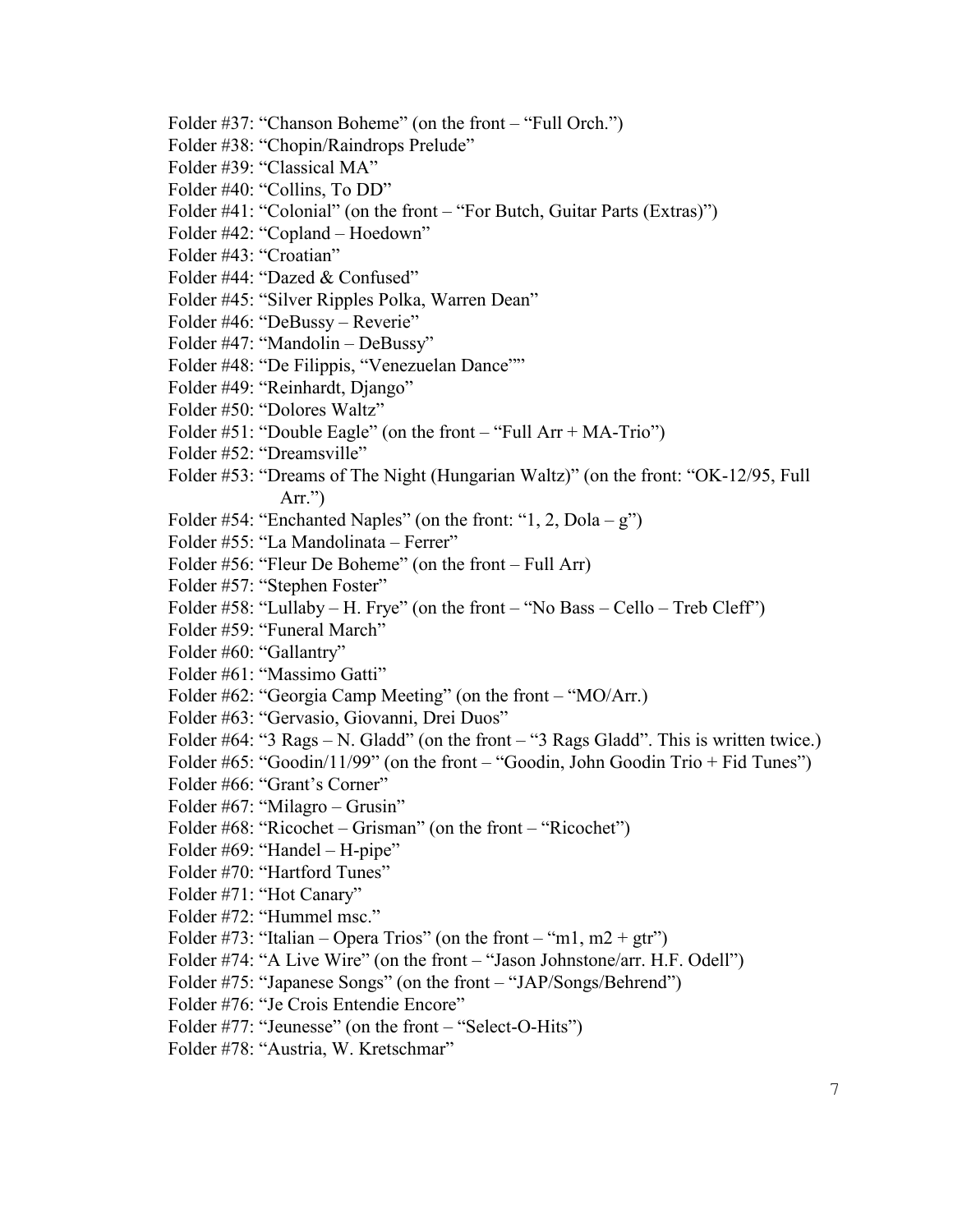- Folder #79: "Benvenuto Kok" (on the front "Full Arr.")
- Folder #80: "Lars F"
- Folder #81: "Lars Forslund"
- Folder #82: "Annie Laurie" (on the front "Sweet Corn," "Laughing Eye," "[Indecipherable – KH] Waltz")
- Folder #83: "Lecocq, T."
- Folder #84: "Les Joyeux Mandolinistes" (on the front "Full Arr.")
- Folder #85: "Rimelis"
- Folder #86: "Loar  $-12$  Arrs." (on the front  $-$  "Loar")
- Folder #87: "Luna e Amore"
- Folder #88: "Luciadi Lammermoor Sextet" (on the front "Donizetti/arr. H.F. Odell")
- Folder #89: "MA/Piano Duets" (on the front "MA/Piano Duet Rep")
- Folder #90: "Mahler"
- Folder #91: "Mandocello/Solos"
- Folder #92: "March of the French Fries"
- Folder #93: "Evan Marhsall" (on the front "Evan")
- Folder #94: "J. McGann"
- Folder #95: "Meditation"
- Folder #96: "Meditazione"
- Folder #97: "Miller, John"
- Folder #98: "Mix Duets"
- Folder #99: "M-cellos on Parade"
- Folder #100: "John Mock/Past Prelude"
- Folder #101: "La Morena"
- Folder #102: "Mountain Moor"
- Folder #103: "Mountain Moor" (on the front "Mt. Moor")
- Folder #104: "Music for Play Mandonico"
- Folder #105: "Murphy, J"
- Folder #106: "Scordatura"
- Folder #107: "Serenade The Choir Celestial (P.W. Newton)"
- Folder #108: "Strangeland"
- Folder #109: "Buona Notte"
- Folder #110: "O Sole Mio:
- Folder #111: "Orpheus J. Offenbach" (on the front "OK 2-95")
- Folder #112: "One O'clock Jump"
- Folder #113: "Orch Ma. Parts"
- Folder #114: "Paganini Caprice #9 4-Tet" (on the front "2Ma/Dola/MC")
- Folder #115: "Canon Pachelbel"

#### **Box # Folder # Description**

#### **Box 3**

Folder #1: "Ravel – Pavanne" (on the front – "good tune, lousy chart, find other music") Folder #2: "Violinotzigano" (on the front – "gypsy violin")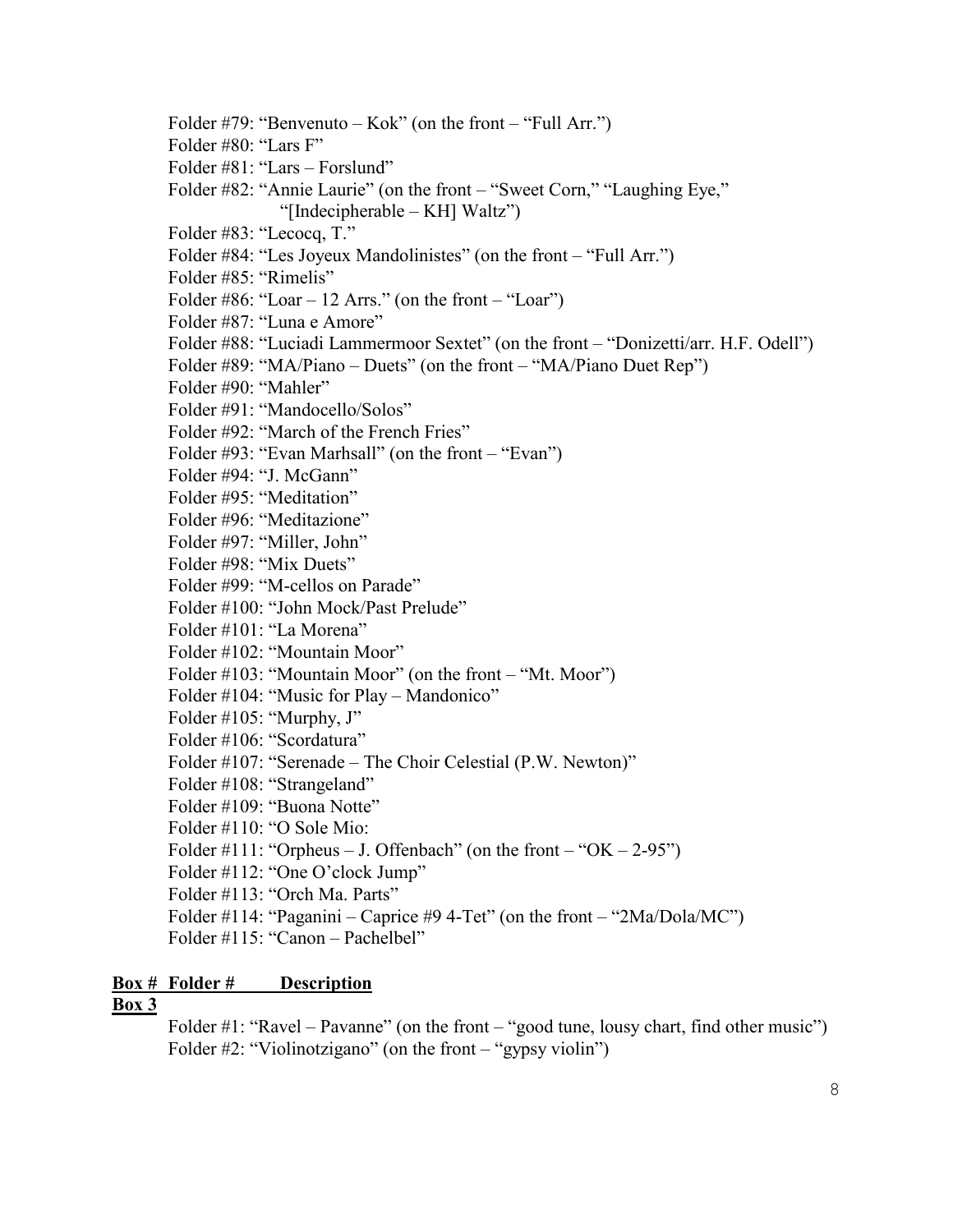Folder #3: "Vivaldi  $2Ma + gtr(f)$ " Folder #4: "Aranvez" Folder #5: "Under Paris Skies" (on the front – "OK – MA-Trio, M1, M2, Gtr") Not in folder: Herstory IV for soprano & mandolin or marimba by Elizabeth Walton Vercoe Global Village Barn Dance by Scott Robinson A bound score that says "Joe Landers" Serenade for Mandolin Orchestra by Donald DeVoe Cathedral Hill (for mandolin orchestra) by John Goodin Folder #6: "Bergamasca" Folder #7: "Behrend- Italiano" Folder #8: "Pauline Bushman" Folder #9: "Calace Preludes" Folder #10: "Calace – Preludes" Folder #11: "Campanas Del Alba" Folder #12: "Cantabile" Folder #13: "Chaccone" Folder #14: "Bizet – Entracte/Carmen" Folder #15: "Corelli's Mandolin" Folder #16: "Faure – Pavane" Folder #17: "Gershwin #II" (on the front – "Trio") Folder #18: "Greek" Folder #19: "Grisman" (on the front – "Grisman") Folder #20: "Jacob De Bandolim" Folder #21: "Jazz Pizz" Folder #22: "Come Where My Love – S. Foster" Folder #23: "Fritz Kreisler" Folder #24: "Lonesome Fiddle Blues" Folder #25: "Louisville Suite" Folder #26: "Mandolin + Voice" (on the front – "Mando + Voice") Folder #27: "Music For Play" (on the front – "Music 4 Play") Folder #28: "Owen Hartford" Folder #29: "OMAC – Mark O'Connor scores" Folder #30: "Ware – Panorama" (on the front – "4MA/2Dola/1MC") Folder #31: "For J.L., Russ B." Folder #32: "Silvers Opera Co." Folder #33: "S. Siegel" Folder #34: "Sept Swale" (on the front – "Sept. Swale") Folder #35: "Sorrento" Folder #36: "The Trees on Mt." Folder #37: "Una Lismosna" Folder #38: "Vivaldi g- 2Ma"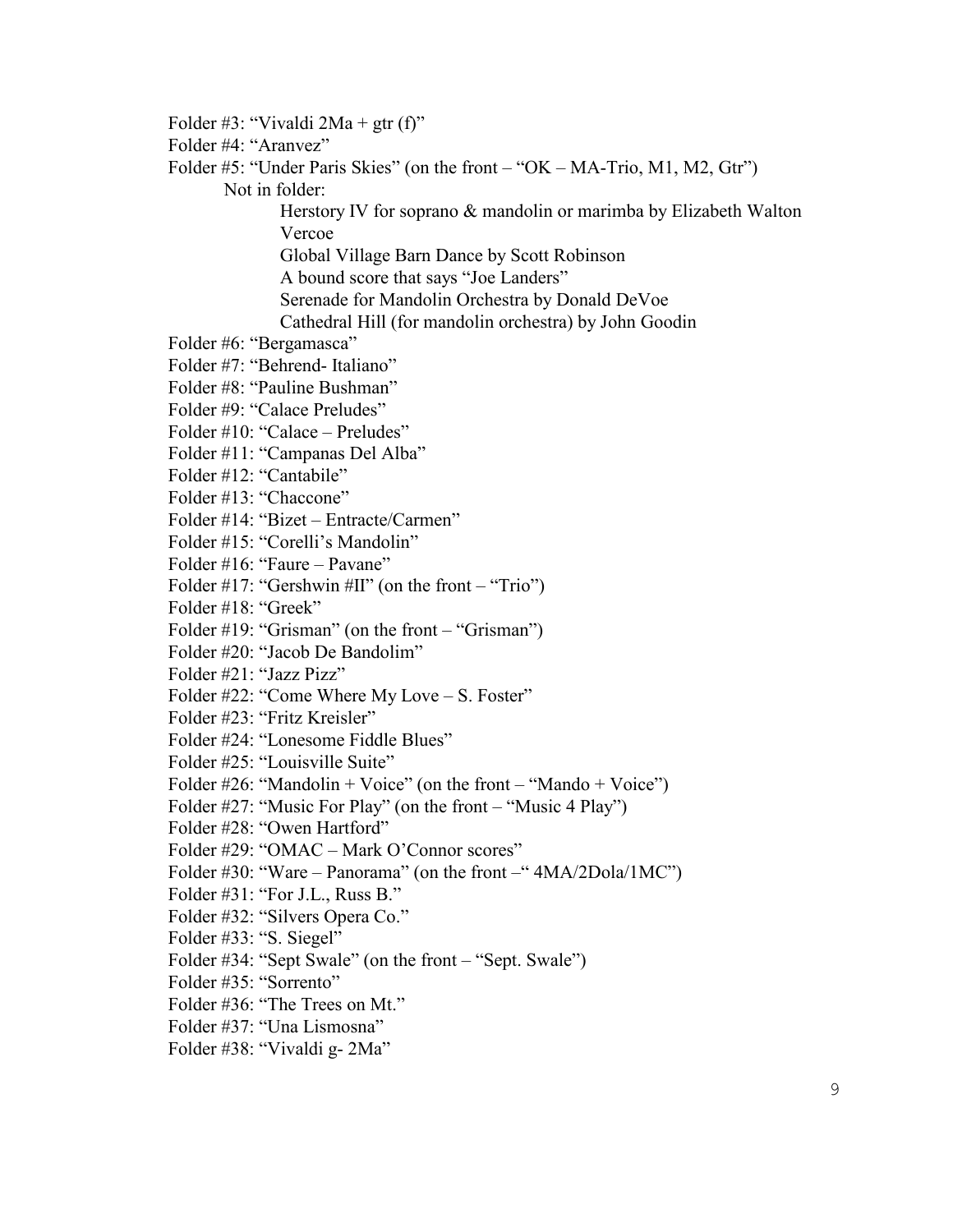Folder #39: "Vivaldi  $2Ma + Gtr(C)$ "

Folder #40: "West VA March"

Not in folder:

Handwritten note about music

Various email correspondence/faxes/music, etc., including correspondence with mandolinists Evan Marshall and Carlo Aonzo

#### **Box # Folder # Description**

# **Box 4**

Folder #1: "BMW" (on the front – "Butch Baldassari – 292-0324 Mandolin Book") Folder #2: "Lion Sleeps Tonight"

Folder #3: "NME – Monroe Suite" (on the front – "NME Monroe Suite")

- Folder #4: "Amazing Grace" (on the front "Mandolin Hymns")
- Folder #5: "Honeysuckle ½" (on the front "Arrigoni Sonata-D," "Stars & Stripes," "Henry VIII – w/gtr," "Fiddle music-Stravinsky," "Soldier's Story," "Kurt Schwaen – Russ/Germ," "Behrend," "Ito – Behrend," "James Reese Europe," "Castlehouse Rag," "Cleff club," "10")
- Folder #6: "Monroe Homespun Tabs" (on the front "914-246-2550," "35 Robs," "8 hrs – Tab," "3 Proof," "2 – View Video," "48," "\$450 + Unedited-Video Bill+ Finish")
- Folder #7: "Ragtime"
- Folder #8: "Monroe Solos" (some correspondence in this folder)
- Folder #9: "Monroe"
- Folder #10: "Monroe"
- Not in folder:  $1^{st}$  &  $2^{nd}$  Mandolin parts to O Sole Mio!
- Folder #11: "Jessica"
	- Not in folder: The Bridger Waltz & La Paz
- Folder #12: "Una Furtiva Lagrima"
- Folder #13: "Italian T. Pender"

Not in folder:

Tra veglia e sonno  $-1<sup>st</sup>$  violin

C'era la luna –  $1<sup>st</sup>$  Mandolin

C'era la luna – Mandola

Handwritten notes on various arrangements

Letter from Sheri Mignano Crawford

- Mio Dolce Sogno
- Notte di Luna
- Costumi Siciliani
- Mio dolce Sogno
- Folder #14: "String Orch Arrs" (on the front: "String Orch Arrs")
- Folder #15: "Hilda Hempel"
- Not in folder: Suzuki book on Modern Classroom Recorder by Sandy Feldstein Folder #16: "Giovale"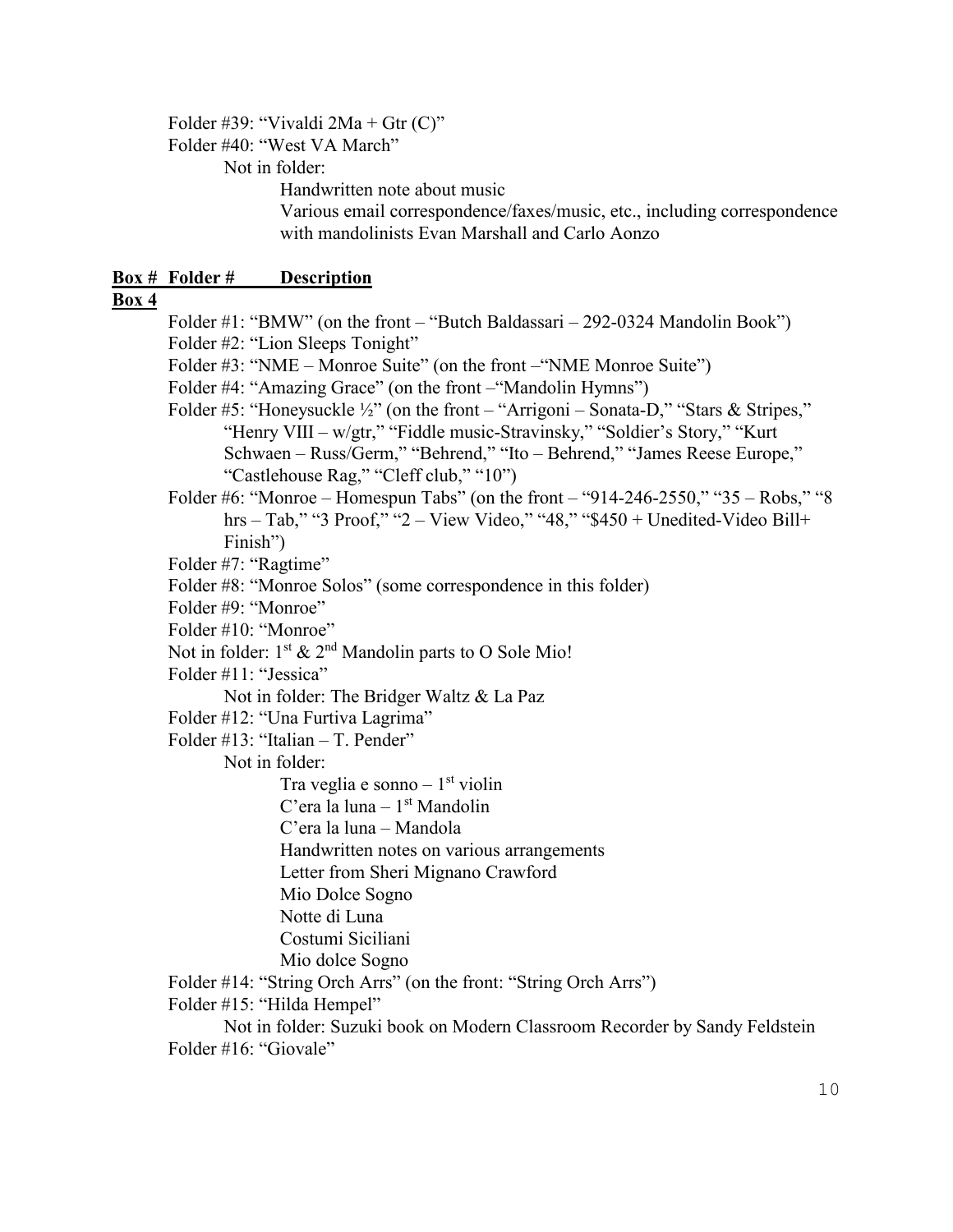Folder #17: "La Donna" Folder #18: "Mattinata" Not in folder: The Brooklet The Artist Collection, 5 Gems for Mandolin and Piano: The Butterfly, Carnival de Venice, The Flatterer, Serenade, Souvenir de Posen In Venice Waters Columbus March  $(1<sup>st</sup>$  mandolin,  $2<sup>nd</sup>$  mandolin, guitar) Gibson March by Walter A. Boehm Handwritten notes on some music Captain Corelli's Mandolin Folder #19: "S.L. Luntana" Folder #20: "O Sole Mio" Folder #21: "lo Te Vurria Vasa" Not in folder: The Louisville Suite: Up River Road, Cave Hill, Locust Grove for mandolin orchestra by John Goodin Score for Jovano Score for Acano Mlada Nevesto Ode to Sam, Andy & David Score for Once I loved a maiden fair oh yeah Score for The Honeysuckle Half-Step Score for She Loves Me, She Loves Me Not by Edgar Meyer Photocopy of score for She Loves Me, She Loves Me Not Another photocopy of score for She Love Me, She Loves Me Not with expression markings by Butch Another photocopy of score for She Loves Me, She Loves Me Not with notes by Butch A set of preparatory exercises Folder #22: "Theory + Concepts" Folder #23: "Other Teachers" Not in folder: Photocopy of 2 of David Grisman "The Mandolin" column for Frets Magazine 1988 Left Hand Exercises by Evan Marshall Photocopies of Jethro Burns-related material from Mandolin World News Ad for Martin Norgaard from Mel Bay Photocopies of Mandolin World News with articles by Don Stiernberg and David Grisman Handwritten chart for Spiritual by Coltrane Handwritten sheet music labelled "linear activity for "Gone with the Wind"" Minor Swing Examples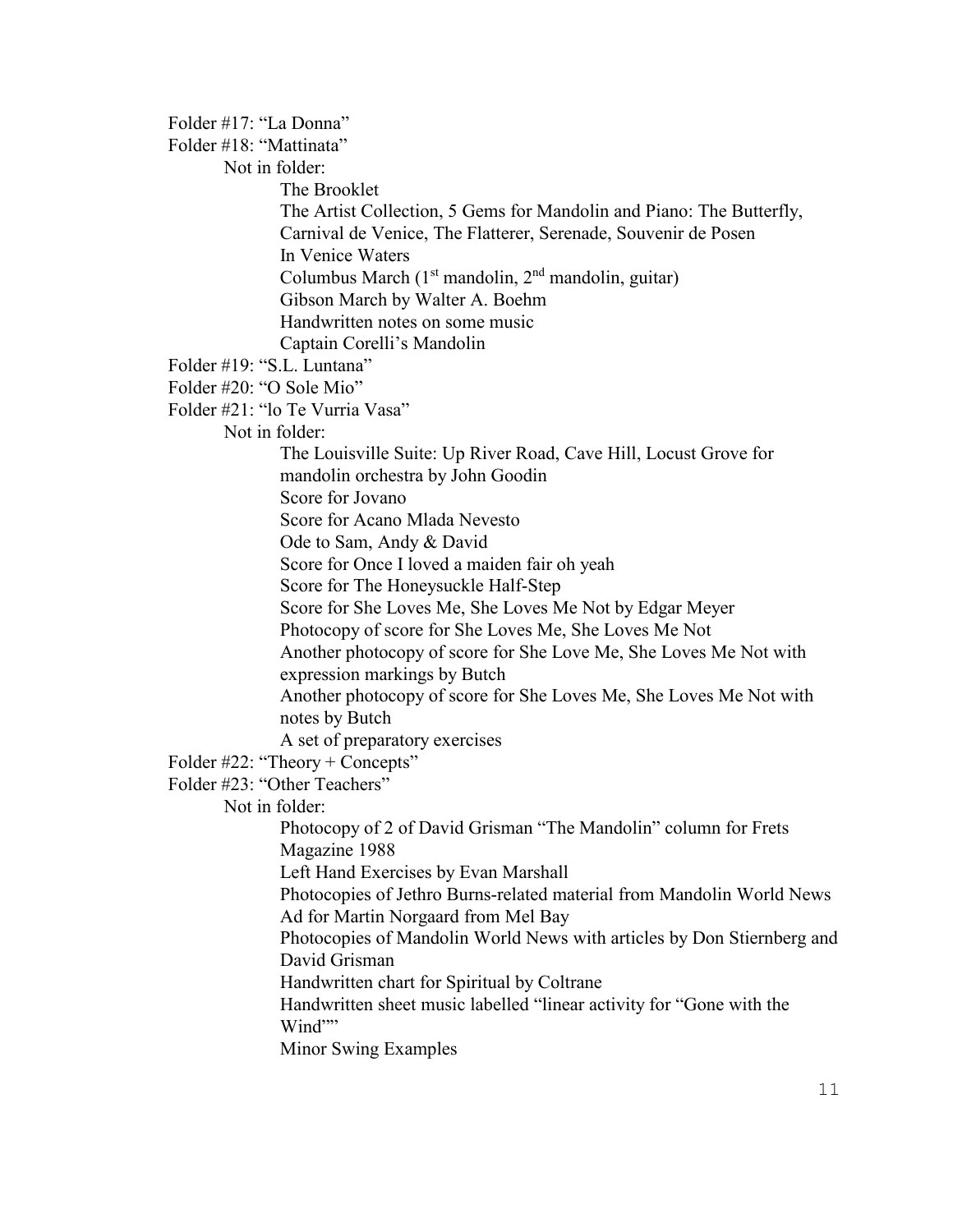Column by Muriel Anderson from Acoustic Musician magazine, August 1996 Photocopy – Gibson Edition, Trios, Quartets, Quintetst, etc. for Plectral Instruments Oft in the Stilly Night Another version of Oft in the Stilly Night Photocopy from Southern Harmony, Rev. edition, 1854. Music for Dove of Peace and Happy Land Handwritten notes about Barbara Allen and Nelly was a Lady – rehearsal Rebel Records PR for The Grass is Greener Notes about modal tunes Chord chart for Tzigani Mood (4 copies) Handwritten mandocello part for Sonatina d-moll, Beethoven Some various blues tunes and more instructional material Folder  $\#24$ : (on the front – "Ma/Gtr") Folder #25: "A. F. or M. – S-Art" Not in folder: Handwritten note – DDAD/Yellin The Shoats, Intro/Welcome Tabe Set List Folder #26: "Nola" Folder #27: "Millennium Waltz" Not in folder: List of various mandolin recordings, looks like something from a library List – The American Music Center Library: Works for Mandolin and Various Inst. Handwritten notes about new music and new venues Folder #28: "Mando Arts Qt." (on the front – "MA/Arts/Quartet") Folder #29: "Vivaldi Mandolin Concerto – C. Folder #30: "Napolitaine Serenade 4-Tet" Folder #31: "Serenato Napolitana" (on the front – "Trio") Not in folder: 2 copies of a newsletter in Italian called Plectrum "Giga" sheet music Folder #32: "O Marenarello" Folder #33: "Pagani Bros. – 2 MA/Gtr" Folder #34: "Tarantella – Napolitana" Folder #35: "Sicilian Tarantella" Folder #36: "Munier/Sentimental Mazurka" (on the front – M1-M2-Dola-MC-BJO, Piano,  $+$  Flute") Not in folder: Return to Me sheet music Folder #37: "Non Miscoradre di me" Folder #38: "Ciribiribin"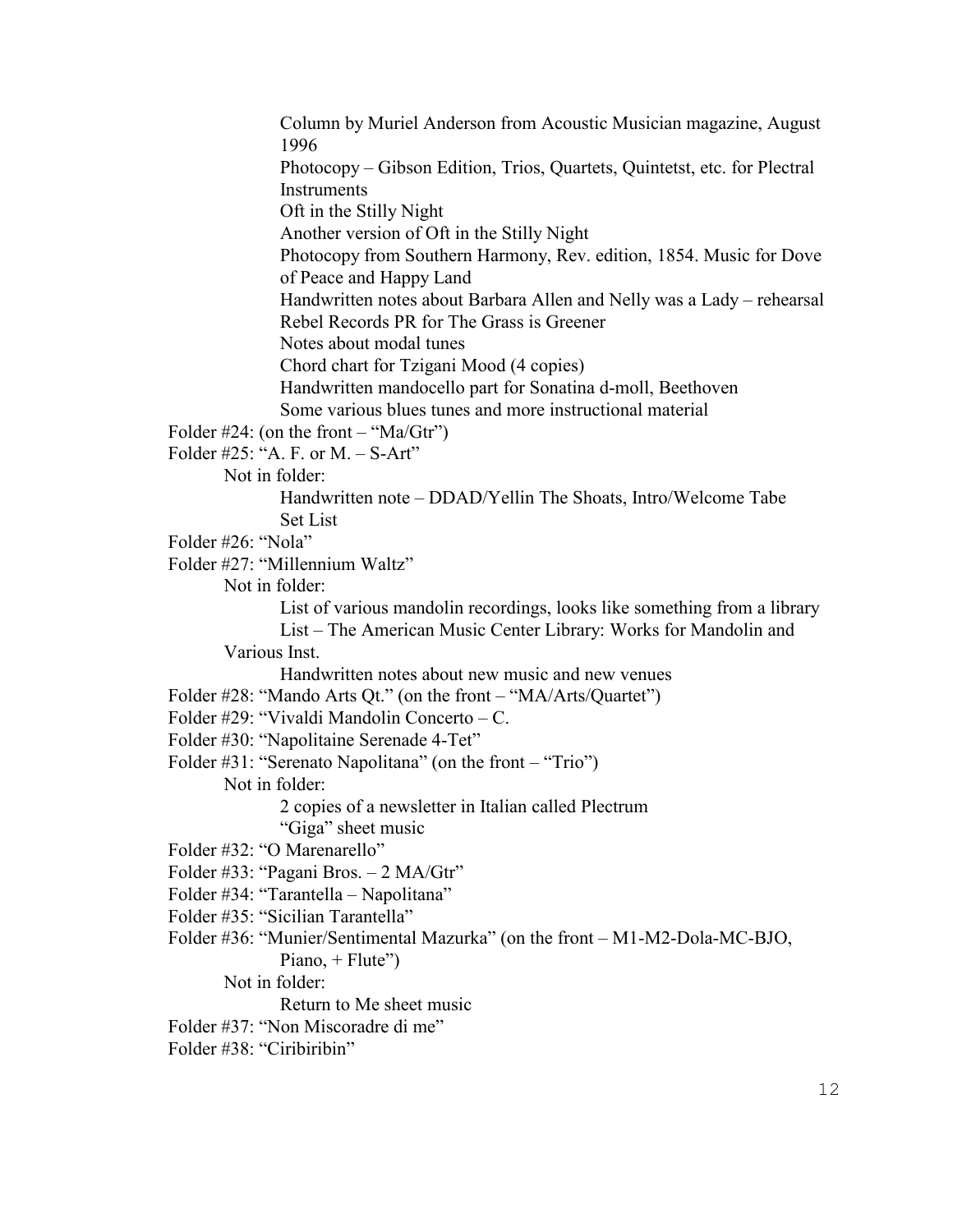Folder #39: "Ritorna A Me" Folder #40: "Angel's Serenade/Braga" (on the front – "Arr. H.F. Odell") Not in folder: Book from 1926 w/ music in it Handwritten notes about Side I and Side II of an album Folder #41: "Non Dimentichar" Folder #42: "Oh, Marie" Not in folder: Windham by Isaac Watt & Daniel Reed Various pieces of sheet music Folder #43: (on the front: "Improv") Not in folder: Various tunes by Mark Wingate Folder #44: "Paparello" Not in folder: John Calhoun by Mark Wingate Folder #45: "Re-Bach T. Pender" Folder #46: "Petite Serenade – G. Papini" Folder #47: "Playful Pizzicato" Folder #48: "Belletto detto – "Il Conte Orland" (Respighi)") Folder #49: "Rossini" Folder #50: "Russian Music" (on the front – "Interpreting Russian Music on the Mandolin by Charlie Rappaport & Sasha Lisnichuk") Folder #51: "Russian Rag" Folder #52: "Sarasate –Romanza" Folder #53: "Sacred Harp" (on the front – "Sacred Harp") Folder #54: "Sartory" Folder #55: "Schubert Serenade" Folder #56: "Serenade of the Mandos" (on the front – "Full Arr.") Folder #57: "Serenade/Desormes" Folder #58: "Sextet – Lucia" Folder #59: "Southern Complexions" Folder #60: "Story of the Strings" Folder #61: "R.D. Smith" Folder #62: "Spanish Eyes" (on the front – "Full Arr.") Folder #63: "Speranze Perdute" (on the front – "Full Arr. 6 voices") Folder #64: "Sul Lago" (on the front – "Full Arr.") Folder #65: "Tangos" Folder #66: "Tarantella (S. Ranieri)" Folder #67: "Teleman – DM/Oboe +MO" (on the front – "24") Folder #68: "TN I hear You Callin" Folder #69: "Tgig – Vol II" (on the front – MA, BJO – ABAB – C, MA – AABB, GTR – AACC, Fid – ABACC,  $+$ moon  $+$ B to MA")